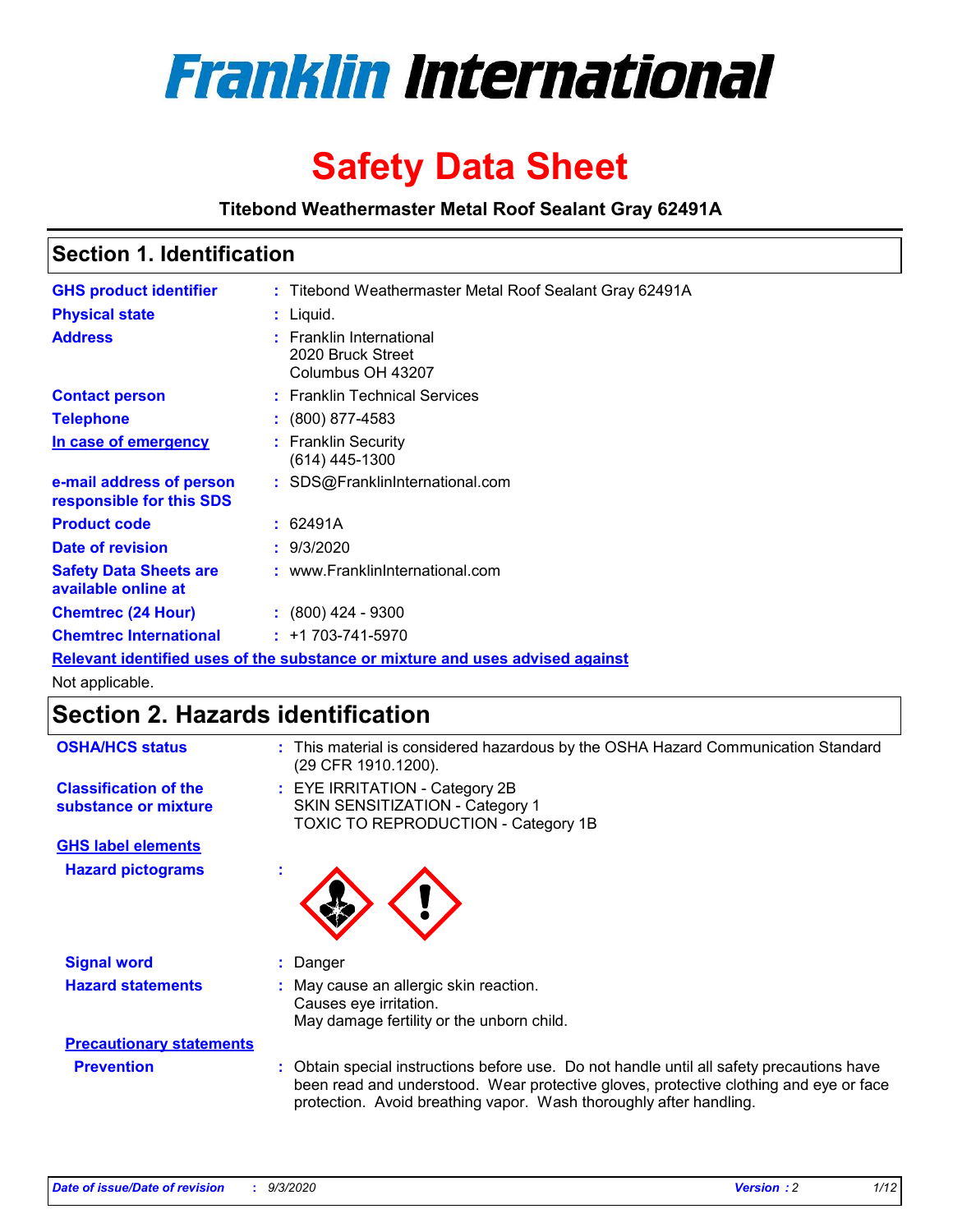### **Section 2. Hazards identification**

| <b>Response</b>                            | : IF exposed or concerned: Get medical advice or attention. Wash contaminated clothing<br>before reuse. IF ON SKIN: Wash with plenty of water. IF IN EYES: Rinse cautiously<br>with water for several minutes. Remove contact lenses, if present and easy to do.<br>Continue rinsing. If eye irritation persists: Get medical advice or attention. |
|--------------------------------------------|----------------------------------------------------------------------------------------------------------------------------------------------------------------------------------------------------------------------------------------------------------------------------------------------------------------------------------------------------|
| <b>Storage</b>                             | : Store locked up.                                                                                                                                                                                                                                                                                                                                 |
| <b>Disposal</b>                            | : Dispose of contents and container in accordance with all local, regional, national and<br>international regulations.                                                                                                                                                                                                                             |
| <b>Hazards not otherwise</b><br>classified | : Product generates methanol during cure.                                                                                                                                                                                                                                                                                                          |

# **Section 3. Composition/information on ingredients**

| <b>Substance/mixture</b> | : Mixture |
|--------------------------|-----------|
|                          |           |

| <b>Ingredient name</b>       | $\frac{9}{6}$ | <b>CAS number</b> |
|------------------------------|---------------|-------------------|
| 3-aminopropyltriethoxysilane | ≤3            | 919-30-2          |
| Dibutyltin dilaurate         | ∣≤0.3         | 77-58-7           |

Any concentration shown as a range is to protect confidentiality or is due to batch variation.

**There are no additional ingredients present which, within the current knowledge of the supplier and in the concentrations applicable, are classified as hazardous to health or the environment and hence require reporting in this section.**

**Occupational exposure limits, if available, are listed in Section 8.**

### **Section 4. First aid measures**

| <b>Description of necessary first aid measures</b> |                                                                                                                                                                                                                                                                                                                                                                                                                                                                                                                                                                                                                                                                                                                                                                           |
|----------------------------------------------------|---------------------------------------------------------------------------------------------------------------------------------------------------------------------------------------------------------------------------------------------------------------------------------------------------------------------------------------------------------------------------------------------------------------------------------------------------------------------------------------------------------------------------------------------------------------------------------------------------------------------------------------------------------------------------------------------------------------------------------------------------------------------------|
| <b>Eye contact</b>                                 | : Immediately flush eyes with plenty of water, occasionally lifting the upper and lower<br>eyelids. Check for and remove any contact lenses. Continue to rinse for at least 10<br>minutes. If irritation persists, get medical attention.                                                                                                                                                                                                                                                                                                                                                                                                                                                                                                                                 |
| <b>Inhalation</b>                                  | : Remove victim to fresh air and keep at rest in a position comfortable for breathing. If<br>not breathing, if breathing is irregular or if respiratory arrest occurs, provide artificial<br>respiration or oxygen by trained personnel. It may be dangerous to the person providing<br>aid to give mouth-to-mouth resuscitation. Get medical attention. If unconscious, place<br>in recovery position and get medical attention immediately. Maintain an open airway.<br>Loosen tight clothing such as a collar, tie, belt or waistband. In case of inhalation of<br>decomposition products in a fire, symptoms may be delayed. The exposed person may<br>need to be kept under medical surveillance for 48 hours.                                                       |
| <b>Skin contact</b>                                | : Wash with plenty of soap and water. Remove contaminated clothing and shoes. Wash<br>contaminated clothing thoroughly with water before removing it, or wear gloves.<br>Continue to rinse for at least 10 minutes. Get medical attention. In the event of any<br>complaints or symptoms, avoid further exposure. Wash clothing before reuse. Clean<br>shoes thoroughly before reuse.                                                                                                                                                                                                                                                                                                                                                                                     |
| <b>Ingestion</b>                                   | : Wash out mouth with water. Remove dentures if any. Remove victim to fresh air and<br>keep at rest in a position comfortable for breathing. If material has been swallowed and<br>the exposed person is conscious, give small quantities of water to drink. Stop if the<br>exposed person feels sick as vomiting may be dangerous. Do not induce vomiting<br>unless directed to do so by medical personnel. If vomiting occurs, the head should be<br>kept low so that vomit does not enter the lungs. Get medical attention. Never give<br>anything by mouth to an unconscious person. If unconscious, place in recovery position<br>and get medical attention immediately. Maintain an open airway. Loosen tight clothing<br>such as a collar, tie, belt or waistband. |
| Most important symptoms/effects, acute and delayed |                                                                                                                                                                                                                                                                                                                                                                                                                                                                                                                                                                                                                                                                                                                                                                           |
| <b>Potential acute health effects</b>              |                                                                                                                                                                                                                                                                                                                                                                                                                                                                                                                                                                                                                                                                                                                                                                           |
| <b>Eye contact</b>                                 | : May cause eye irritation.                                                                                                                                                                                                                                                                                                                                                                                                                                                                                                                                                                                                                                                                                                                                               |
| <b>Inhalation</b>                                  | : No known significant effects or critical hazards.                                                                                                                                                                                                                                                                                                                                                                                                                                                                                                                                                                                                                                                                                                                       |
|                                                    |                                                                                                                                                                                                                                                                                                                                                                                                                                                                                                                                                                                                                                                                                                                                                                           |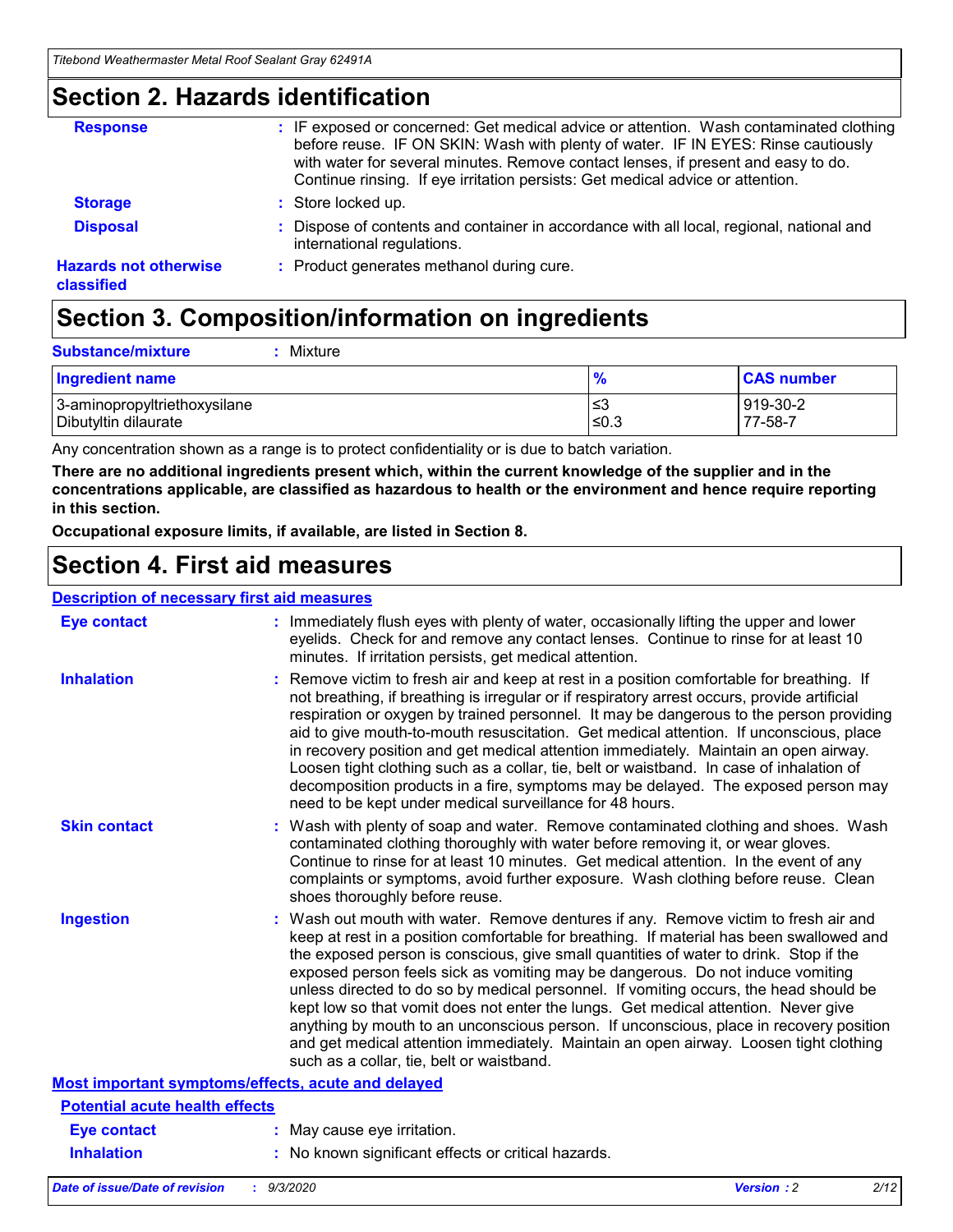| Titebond Weathermaster Metal Roof Sealant Gray 62491A |                                                                                                                                                                                                                                                                                                                                                                                                                 |  |  |  |
|-------------------------------------------------------|-----------------------------------------------------------------------------------------------------------------------------------------------------------------------------------------------------------------------------------------------------------------------------------------------------------------------------------------------------------------------------------------------------------------|--|--|--|
| <b>Section 4. First aid measures</b>                  |                                                                                                                                                                                                                                                                                                                                                                                                                 |  |  |  |
| <b>Skin contact</b>                                   | : May cause skin irritation.                                                                                                                                                                                                                                                                                                                                                                                    |  |  |  |
| <b>Ingestion</b>                                      | : No known significant effects or critical hazards.                                                                                                                                                                                                                                                                                                                                                             |  |  |  |
| <b>Over-exposure signs/symptoms</b>                   |                                                                                                                                                                                                                                                                                                                                                                                                                 |  |  |  |
| <b>Eye contact</b>                                    | : Adverse symptoms may include the following:<br>irritation<br>watering<br>redness                                                                                                                                                                                                                                                                                                                              |  |  |  |
| <b>Inhalation</b>                                     | : Adverse symptoms may include the following:<br>reduced fetal weight<br>increase in fetal deaths<br>skeletal malformations                                                                                                                                                                                                                                                                                     |  |  |  |
| <b>Skin contact</b>                                   | : Adverse symptoms may include the following:<br>irritation<br>redness<br>reduced fetal weight<br>increase in fetal deaths<br>skeletal malformations                                                                                                                                                                                                                                                            |  |  |  |
| <b>Ingestion</b>                                      | Adverse symptoms may include the following:<br>reduced fetal weight<br>increase in fetal deaths<br>skeletal malformations                                                                                                                                                                                                                                                                                       |  |  |  |
|                                                       | Indication of immediate medical attention and special treatment needed, if necessary                                                                                                                                                                                                                                                                                                                            |  |  |  |
| <b>Notes to physician</b>                             | : In case of inhalation of decomposition products in a fire, symptoms may be delayed.<br>The exposed person may need to be kept under medical surveillance for 48 hours.                                                                                                                                                                                                                                        |  |  |  |
| <b>Specific treatments</b>                            | : No specific treatment.                                                                                                                                                                                                                                                                                                                                                                                        |  |  |  |
| <b>Protection of first-aiders</b>                     | : No action shall be taken involving any personal risk or without suitable training. If it is<br>suspected that fumes are still present, the rescuer should wear an appropriate mask or<br>self-contained breathing apparatus. It may be dangerous to the person providing aid to<br>give mouth-to-mouth resuscitation. Wash contaminated clothing thoroughly with water<br>before removing it, or wear gloves. |  |  |  |

**See toxicological information (Section 11)**

### **Section 5. Fire-fighting measures**

| <b>Extinguishing media</b>                               |                                                                                                                                                                                                     |
|----------------------------------------------------------|-----------------------------------------------------------------------------------------------------------------------------------------------------------------------------------------------------|
| <b>Suitable extinguishing</b><br>media                   | : Use an extinguishing agent suitable for the surrounding fire.                                                                                                                                     |
| <b>Unsuitable extinguishing</b><br>media                 | : None known.                                                                                                                                                                                       |
| <b>Specific hazards arising</b><br>from the chemical     | : In a fire or if heated, a pressure increase will occur and the container may burst.                                                                                                               |
| <b>Hazardous thermal</b><br>decomposition products       | Decomposition products may include the following materials:<br>carbon dioxide<br>carbon monoxide<br>nitrogen oxides<br>metal oxide/oxides                                                           |
| <b>Special protective actions</b><br>for fire-fighters   | : Promptly isolate the scene by removing all persons from the vicinity of the incident if<br>there is a fire. No action shall be taken involving any personal risk or without suitable<br>training. |
| <b>Special protective</b><br>equipment for fire-fighters | Fire-fighters should wear appropriate protective equipment and self-contained breathing<br>apparatus (SCBA) with a full face-piece operated in positive pressure mode.                              |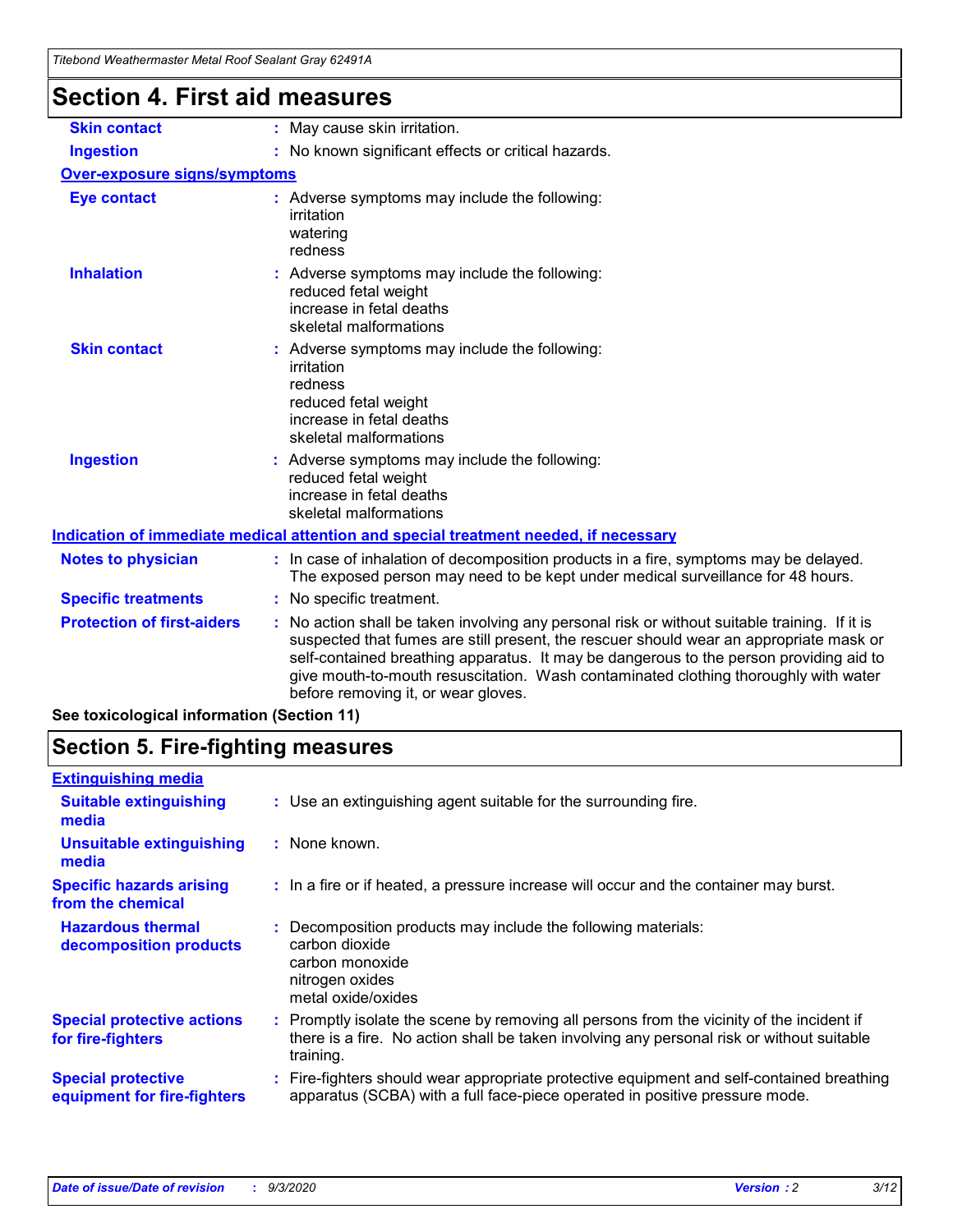### **Section 6. Accidental release measures**

| Personal precautions, protective equipment and emergency procedures |                                                                                                                                                                                                                                                                                                                                                                                                                                                                                                                                                                                                                                                                                                              |  |  |  |
|---------------------------------------------------------------------|--------------------------------------------------------------------------------------------------------------------------------------------------------------------------------------------------------------------------------------------------------------------------------------------------------------------------------------------------------------------------------------------------------------------------------------------------------------------------------------------------------------------------------------------------------------------------------------------------------------------------------------------------------------------------------------------------------------|--|--|--|
| For non-emergency<br>personnel                                      | : No action shall be taken involving any personal risk or without suitable training.<br>Evacuate surrounding areas. Keep unnecessary and unprotected personnel from<br>entering. Do not touch or walk through spilled material. Avoid breathing vapor or mist.<br>Provide adequate ventilation. Wear appropriate respirator when ventilation is<br>inadequate. Put on appropriate personal protective equipment.                                                                                                                                                                                                                                                                                             |  |  |  |
| For emergency responders                                            | : If specialized clothing is required to deal with the spillage, take note of any information in<br>Section 8 on suitable and unsuitable materials. See also the information in "For non-<br>emergency personnel".                                                                                                                                                                                                                                                                                                                                                                                                                                                                                           |  |  |  |
| <b>Environmental precautions</b>                                    | : Avoid dispersal of spilled material and runoff and contact with soil, waterways, drains<br>and sewers. Inform the relevant authorities if the product has caused environmental<br>pollution (sewers, waterways, soil or air).                                                                                                                                                                                                                                                                                                                                                                                                                                                                              |  |  |  |
| Methods and materials for containment and cleaning up               |                                                                                                                                                                                                                                                                                                                                                                                                                                                                                                                                                                                                                                                                                                              |  |  |  |
| <b>Small spill</b>                                                  | : Stop leak if without risk. Move containers from spill area. Dilute with water and mop up<br>if water-soluble. Alternatively, or if water-insoluble, absorb with an inert dry material and<br>place in an appropriate waste disposal container. Dispose of via a licensed waste<br>disposal contractor.                                                                                                                                                                                                                                                                                                                                                                                                     |  |  |  |
| <b>Large spill</b>                                                  | : Stop leak if without risk. Move containers from spill area. Approach release from<br>upwind. Prevent entry into sewers, water courses, basements or confined areas. Wash<br>spillages into an effluent treatment plant or proceed as follows. Contain and collect<br>spillage with non-combustible, absorbent material e.g. sand, earth, vermiculite or<br>diatomaceous earth and place in container for disposal according to local regulations<br>(see Section 13). Dispose of via a licensed waste disposal contractor. Contaminated<br>absorbent material may pose the same hazard as the spilled product. Note: see<br>Section 1 for emergency contact information and Section 13 for waste disposal. |  |  |  |

### **Section 7. Handling and storage**

#### **Precautions for safe handling**

| <b>Protective measures</b>                                                       | : Put on appropriate personal protective equipment (see Section 8). Persons with a<br>history of skin sensitization problems should not be employed in any process in which<br>this product is used. Avoid exposure - obtain special instructions before use. Avoid<br>exposure during pregnancy. Do not handle until all safety precautions have been read<br>and understood. Do not get in eyes or on skin or clothing. Do not ingest. Avoid<br>breathing vapor or mist. If during normal use the material presents a respiratory hazard,<br>use only with adequate ventilation or wear appropriate respirator. Keep in the original<br>container or an approved alternative made from a compatible material, kept tightly<br>closed when not in use. Empty containers retain product residue and can be hazardous.<br>Do not reuse container. |
|----------------------------------------------------------------------------------|--------------------------------------------------------------------------------------------------------------------------------------------------------------------------------------------------------------------------------------------------------------------------------------------------------------------------------------------------------------------------------------------------------------------------------------------------------------------------------------------------------------------------------------------------------------------------------------------------------------------------------------------------------------------------------------------------------------------------------------------------------------------------------------------------------------------------------------------------|
| <b>Advice on general</b><br>occupational hygiene                                 | : Eating, drinking and smoking should be prohibited in areas where this material is<br>handled, stored and processed. Workers should wash hands and face before eating,<br>drinking and smoking. Remove contaminated clothing and protective equipment before<br>entering eating areas. See also Section 8 for additional information on hygiene<br>measures.                                                                                                                                                                                                                                                                                                                                                                                                                                                                                    |
| <b>Conditions for safe storage,</b><br>including any<br><i>incompatibilities</i> | Store between the following temperatures: 0 to $120^{\circ}$ C (32 to $248^{\circ}$ F). Store in<br>accordance with local regulations. Store in original container protected from direct<br>sunlight in a dry, cool and well-ventilated area, away from incompatible materials (see<br>Section 10) and food and drink. Store locked up. Keep container tightly closed and<br>sealed until ready for use. Containers that have been opened must be carefully<br>resealed and kept upright to prevent leakage. Do not store in unlabeled containers.<br>Use appropriate containment to avoid environmental contamination. See Section 10 for<br>incompatible materials before handling or use.                                                                                                                                                     |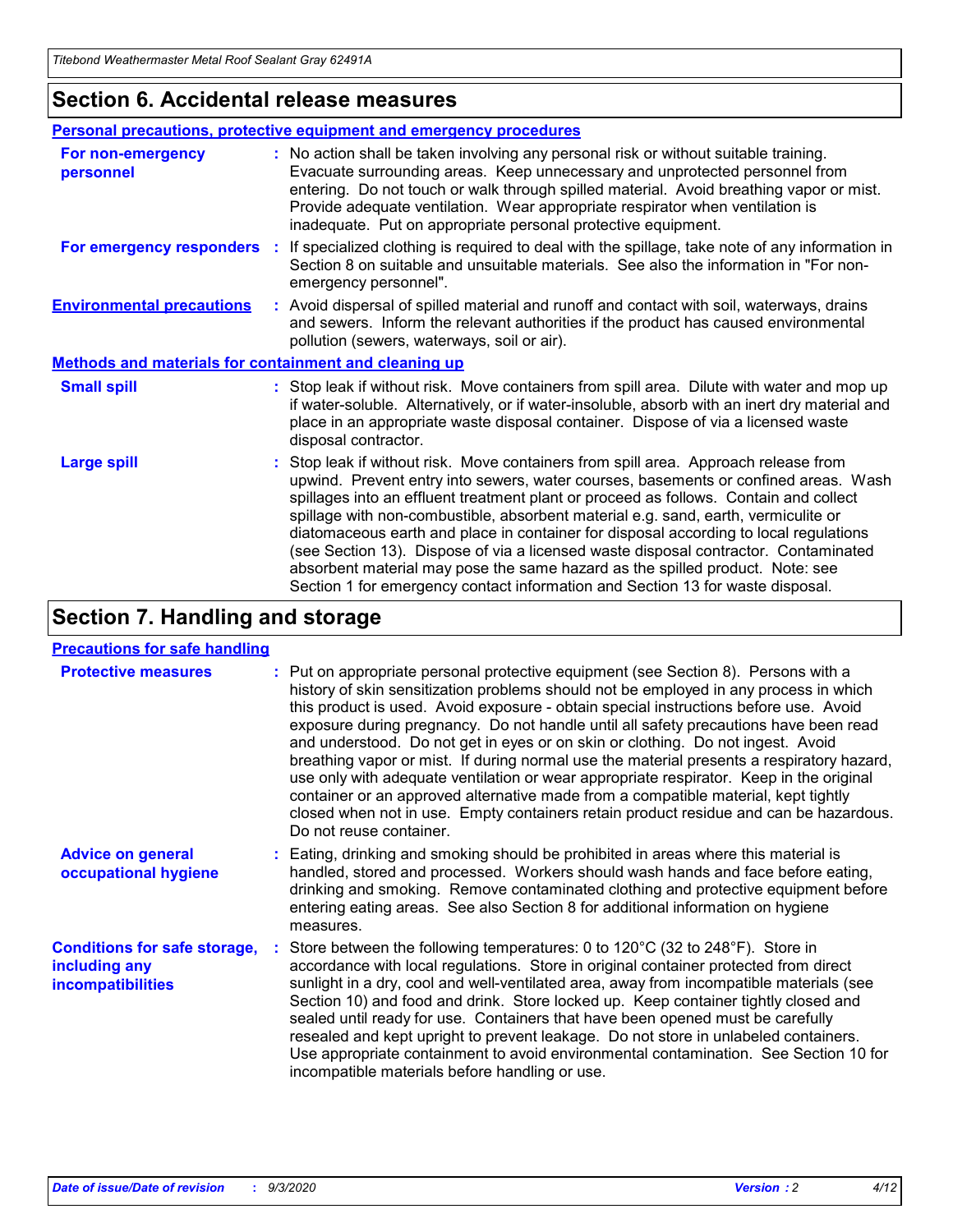# **Section 8. Exposure controls/personal protection**

#### **Control parameters**

#### **Occupational exposure limits**

| <b>Ingredient name</b>                               |    |                        | <b>Exposure limits</b>                                                                                                                                                                                                                                                                                                                                                                                                                                                                                                                                                                                                 |
|------------------------------------------------------|----|------------------------|------------------------------------------------------------------------------------------------------------------------------------------------------------------------------------------------------------------------------------------------------------------------------------------------------------------------------------------------------------------------------------------------------------------------------------------------------------------------------------------------------------------------------------------------------------------------------------------------------------------------|
| 3-aminopropyltriethoxysilane<br>Dibutyltin dilaurate |    |                        | None.<br>ACGIH TLV (United States, 3/2020). Absorbed through skin.<br>Notes: as Sn<br>TWA: $0.1 \text{ mg/m}^3$ , (as Sn) 8 hours.<br>STEL: 0.2 mg/m <sup>3</sup> , (as Sn) 15 minutes.<br>NIOSH REL (United States, 10/2016). Absorbed through skin.<br>Notes: as Sn<br>TWA: 0.1 mg/m <sup>3</sup> , (as Sn) 10 hours.<br>OSHA PEL (United States, 5/2018). Notes: as Sn<br>TWA: 0.1 mg/m <sup>3</sup> , (as Sn) 8 hours.<br>OSHA PEL 1989 (United States, 3/1989). Absorbed through skin.<br>Notes: measured as Sn<br>TWA: 0.1 mg/m <sup>3</sup> , (measured as Sn) 8 hours. Form: Organic                           |
| <b>Appropriate engineering</b><br>controls           |    |                        | : If user operations generate dust, fumes, gas, vapor or mist, use process enclosures,<br>local exhaust ventilation or other engineering controls to keep worker exposure to<br>airborne contaminants below any recommended or statutory limits.                                                                                                                                                                                                                                                                                                                                                                       |
| <b>Environmental exposure</b><br>controls            |    |                        | Emissions from ventilation or work process equipment should be checked to ensure<br>they comply with the requirements of environmental protection legislation. In some<br>cases, fume scrubbers, filters or engineering modifications to the process equipment<br>will be necessary to reduce emissions to acceptable levels.                                                                                                                                                                                                                                                                                          |
| <b>Individual protection measures</b>                |    |                        |                                                                                                                                                                                                                                                                                                                                                                                                                                                                                                                                                                                                                        |
| <b>Hygiene measures</b>                              |    |                        | : Wash hands, forearms and face thoroughly after handling chemical products, before<br>eating, smoking and using the lavatory and at the end of the working period.<br>Appropriate techniques should be used to remove potentially contaminated clothing.<br>Contaminated work clothing should not be allowed out of the workplace. Wash<br>contaminated clothing before reusing. Ensure that eyewash stations and safety<br>showers are close to the workstation location.                                                                                                                                            |
| <b>Eye/face protection</b>                           |    |                        | Safety eyewear complying with an approved standard should be used when a risk<br>assessment indicates this is necessary to avoid exposure to liquid splashes, mists,<br>gases or dusts. If contact is possible, the following protection should be worn, unless<br>the assessment indicates a higher degree of protection: chemical splash goggles.                                                                                                                                                                                                                                                                    |
| <b>Skin protection</b>                               |    |                        |                                                                                                                                                                                                                                                                                                                                                                                                                                                                                                                                                                                                                        |
| <b>Hand protection</b>                               |    |                        | : Chemical-resistant, impervious gloves complying with an approved standard should be<br>worn at all times when handling chemical products if a risk assessment indicates this is<br>necessary. Considering the parameters specified by the glove manufacturer, check<br>during use that the gloves are still retaining their protective properties. It should be<br>noted that the time to breakthrough for any glove material may be different for different<br>glove manufacturers. In the case of mixtures, consisting of several substances, the<br>protection time of the gloves cannot be accurately estimated. |
| <b>Body protection</b>                               |    | handling this product. | Personal protective equipment for the body should be selected based on the task being<br>performed and the risks involved and should be approved by a specialist before                                                                                                                                                                                                                                                                                                                                                                                                                                                |
| <b>Other skin protection</b>                         |    |                        | : Appropriate footwear and any additional skin protection measures should be selected<br>based on the task being performed and the risks involved and should be approved by a<br>specialist before handling this product.                                                                                                                                                                                                                                                                                                                                                                                              |
| <b>Respiratory protection</b>                        | ÷. | aspects of use.        | Based on the hazard and potential for exposure, select a respirator that meets the<br>appropriate standard or certification. Respirators must be used according to a<br>respiratory protection program to ensure proper fitting, training, and other important                                                                                                                                                                                                                                                                                                                                                         |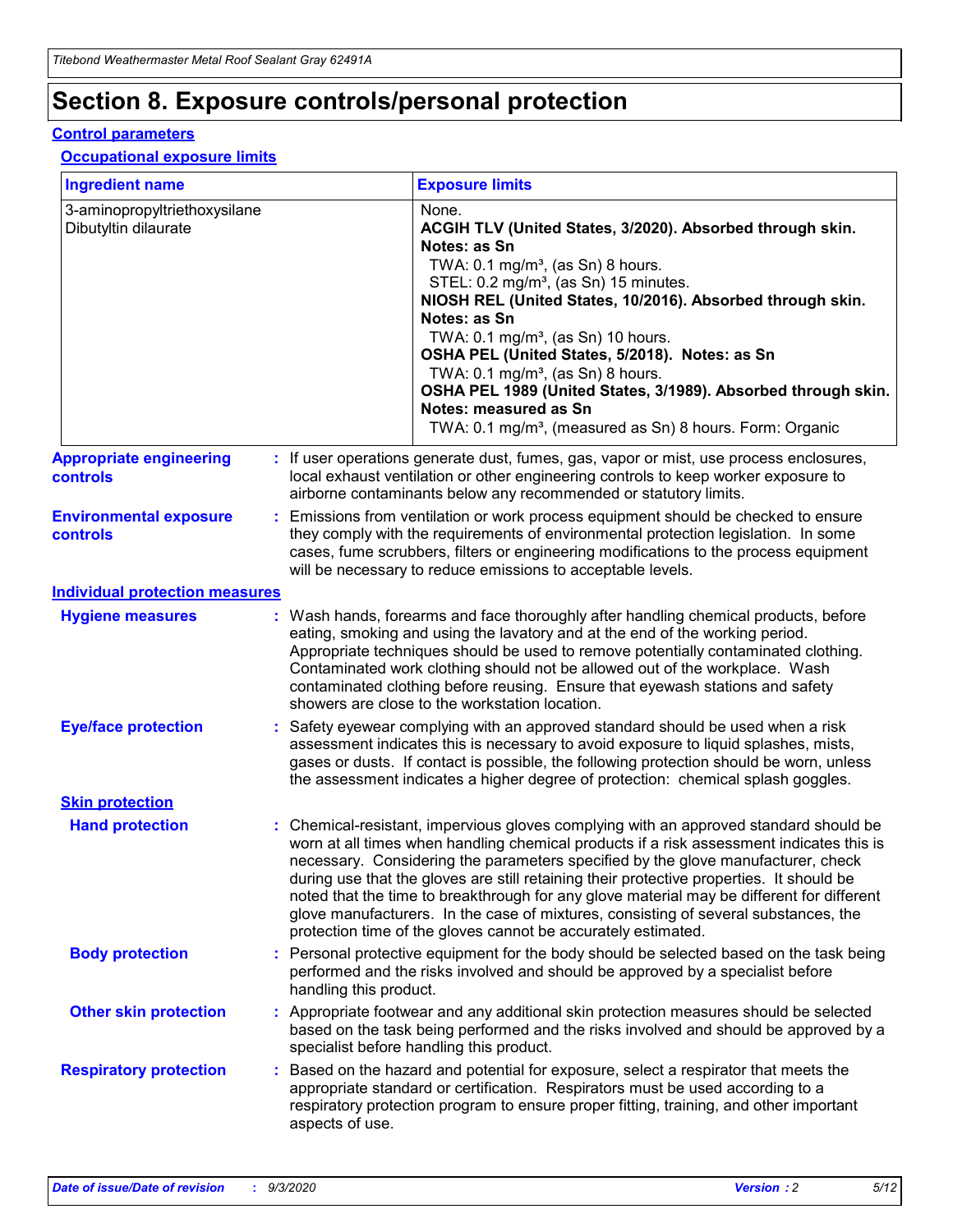### **Section 9. Physical and chemical properties**

#### **Appearance**

| <b>Physical state</b>                                  |   | : Liquid. [Paste.]                                              |
|--------------------------------------------------------|---|-----------------------------------------------------------------|
| <b>Color</b>                                           |   | Gray.                                                           |
| Odor                                                   |   | Characteristic.                                                 |
| <b>Odor threshold</b>                                  | ÷ | Not available.                                                  |
| рH                                                     |   | Not applicable.                                                 |
| <b>Melting point</b>                                   |   | : Not available.                                                |
| <b>Boiling point</b>                                   |   | : $>200^{\circ}$ C ( $>392^{\circ}$ F)                          |
| <b>Flash point</b>                                     |   | Closed cup: >200°C (>392°F) [Setaflash.]                        |
| <b>Evaporation rate</b>                                |   | $:$ >1 (butyl acetate = 1)                                      |
| <b>Flammability (solid, gas)</b>                       |   | : Not available.                                                |
| <b>Lower and upper explosive</b><br>(flammable) limits |   | : Not available.                                                |
| <b>VOC (less water, less)</b><br>exempt solvents)      |   | : 0 g/l                                                         |
| <b>Volatility</b>                                      |   | $: 0\%$ (w/w)                                                   |
| <b>Vapor density</b>                                   |   | Not available.                                                  |
| <b>Relative density</b>                                |   | $\mathbf{1}$ $\mathbf{\sqrt{432}}$                              |
| <b>Solubility</b>                                      |   | Insoluble in the following materials: cold water and hot water. |
| <b>Solubility in water</b>                             |   | Not available.                                                  |
| <b>Partition coefficient: n-</b><br>octanol/water      |   | : Not available.                                                |
| <b>Auto-ignition temperature</b>                       |   | : Not available.                                                |
| <b>Decomposition temperature</b>                       |   | : Not available.                                                |
| <b>Viscosity</b>                                       |   | $:$ Not available.                                              |

### **Section 10. Stability and reactivity**

| <b>Reactivity</b>                            |    | : No specific test data related to reactivity available for this product or its ingredients.            |
|----------------------------------------------|----|---------------------------------------------------------------------------------------------------------|
| <b>Chemical stability</b>                    |    | : The product is stable.                                                                                |
| <b>Possibility of hazardous</b><br>reactions |    | : Under normal conditions of storage and use, hazardous reactions will not occur.                       |
| <b>Conditions to avoid</b>                   |    | : No specific data.                                                                                     |
| <b>Incompatible materials</b>                | ٠. | No specific data.                                                                                       |
| <b>Hazardous decomposition</b><br>products   | ÷. | Under normal conditions of storage and use, hazardous decomposition products should<br>not be produced. |

### **Section 11. Toxicological information**

#### **Information on toxicological effects**

#### **Acute toxicity**

| <b>Product/ingredient name</b> | <b>Result</b>           | <b>Species</b> | <b>Dose</b>                | <b>Exposure</b> |
|--------------------------------|-------------------------|----------------|----------------------------|-----------------|
| 3-aminopropyltriethoxysilane   | <b>ILD50 Dermal</b>     | Rabbit         | 4.29 g/kg                  |                 |
| Dibutyltin dilaurate           | ILD50 Oral<br>LD50 Oral | Rat<br>Rat     | $1.57$ g/kg<br>175 $mg/kg$ |                 |
|                                |                         |                |                            |                 |

**Irritation/Corrosion**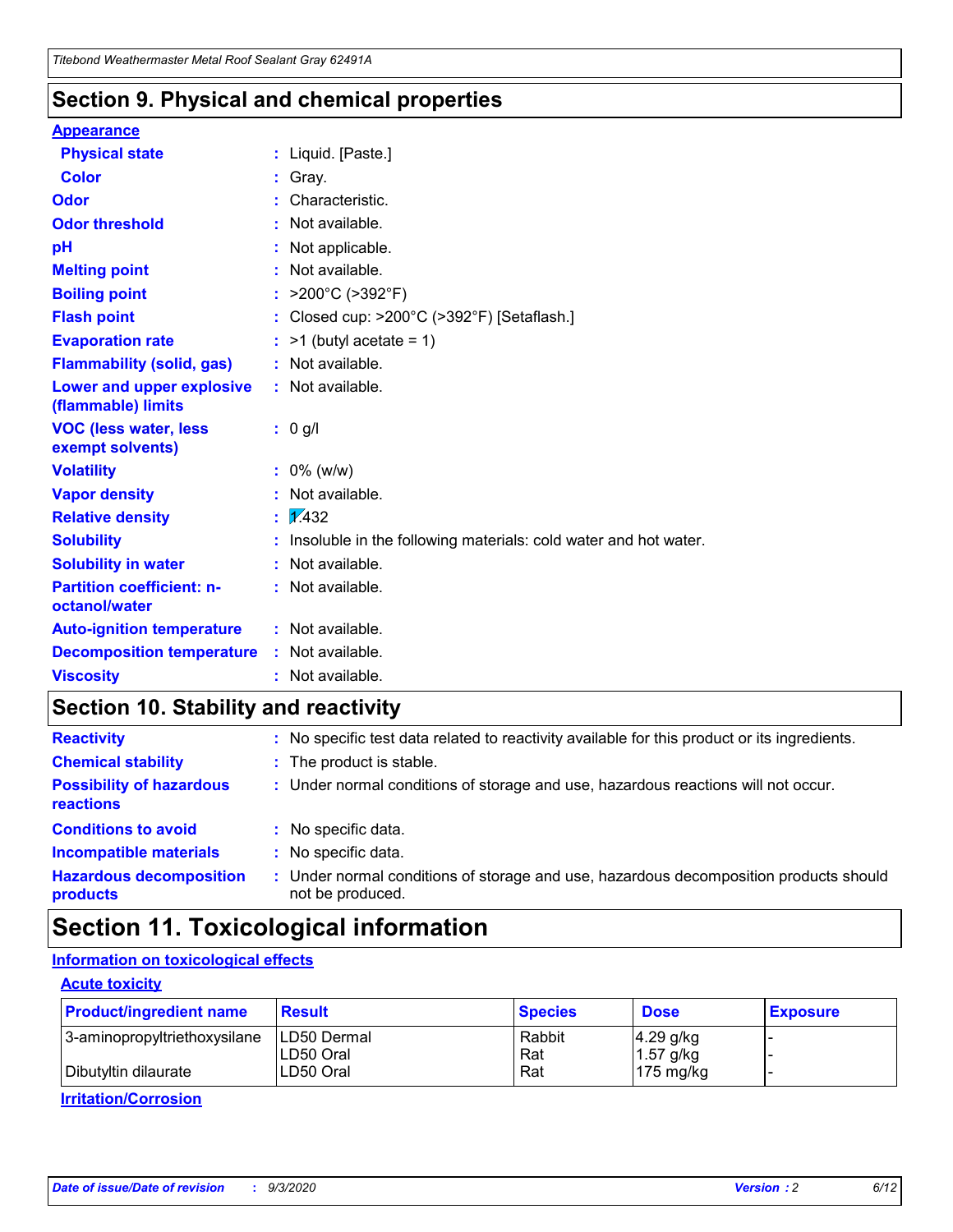# **Section 11. Toxicological information**

| <b>Product/ingredient name</b> | <b>Result</b>            | <b>Species</b> | <b>Score</b> | <b>Exposure</b>    | <b>Observation</b> |
|--------------------------------|--------------------------|----------------|--------------|--------------------|--------------------|
| 3-aminopropyltriethoxysilane   | Eyes - Mild irritant     | Rabbit         |              | $100$ mg           |                    |
|                                | Eyes - Severe irritant   | Rabbit         |              | 24 hours 750       |                    |
|                                |                          |                |              | ug                 |                    |
|                                | Skin - Severe irritant   | Rabbit         |              | 24 hours 5         | -                  |
| Dibutyltin dilaurate           | Eyes - Moderate irritant | Rabbit         |              | mg<br>24 hours 100 |                    |
|                                |                          |                |              | mg                 |                    |
|                                | Skin - Severe irritant   | Rabbit         |              | 500 mg             | -                  |

#### **Sensitization**

Not available.

#### **Mutagenicity**

Not available.

#### **Carcinogenicity**

Not available.

#### **Reproductive toxicity**

Not available.

#### **Teratogenicity**

Not available.

#### **Specific target organ toxicity (single exposure)**

Not available.

#### **Specific target organ toxicity (repeated exposure)**

| <b>Name</b>                                                                  |                                                                                                                             | <b>Category</b>                                     | <b>Route of</b><br>exposure | <b>Target organs</b> |  |  |
|------------------------------------------------------------------------------|-----------------------------------------------------------------------------------------------------------------------------|-----------------------------------------------------|-----------------------------|----------------------|--|--|
| Dibutyltin dilaurate                                                         |                                                                                                                             | Category 1                                          |                             | respiratory system   |  |  |
| <b>Aspiration hazard</b><br>Not available.                                   |                                                                                                                             |                                                     |                             |                      |  |  |
| <b>Information on the likely</b><br>routes of exposure                       | : Not available.                                                                                                            |                                                     |                             |                      |  |  |
| <b>Potential acute health effects</b>                                        |                                                                                                                             |                                                     |                             |                      |  |  |
| <b>Eye contact</b>                                                           | : May cause eye irritation.                                                                                                 |                                                     |                             |                      |  |  |
| <b>Inhalation</b>                                                            |                                                                                                                             | : No known significant effects or critical hazards. |                             |                      |  |  |
| <b>Skin contact</b>                                                          |                                                                                                                             | : May cause skin irritation.                        |                             |                      |  |  |
| <b>Ingestion</b>                                                             |                                                                                                                             | : No known significant effects or critical hazards. |                             |                      |  |  |
| Symptoms related to the physical, chemical and toxicological characteristics |                                                                                                                             |                                                     |                             |                      |  |  |
| <b>Eye contact</b>                                                           | : Adverse symptoms may include the following:<br>irritation<br>watering<br>redness                                          |                                                     |                             |                      |  |  |
| <b>Inhalation</b>                                                            | : Adverse symptoms may include the following:<br>reduced fetal weight<br>increase in fetal deaths<br>skeletal malformations |                                                     |                             |                      |  |  |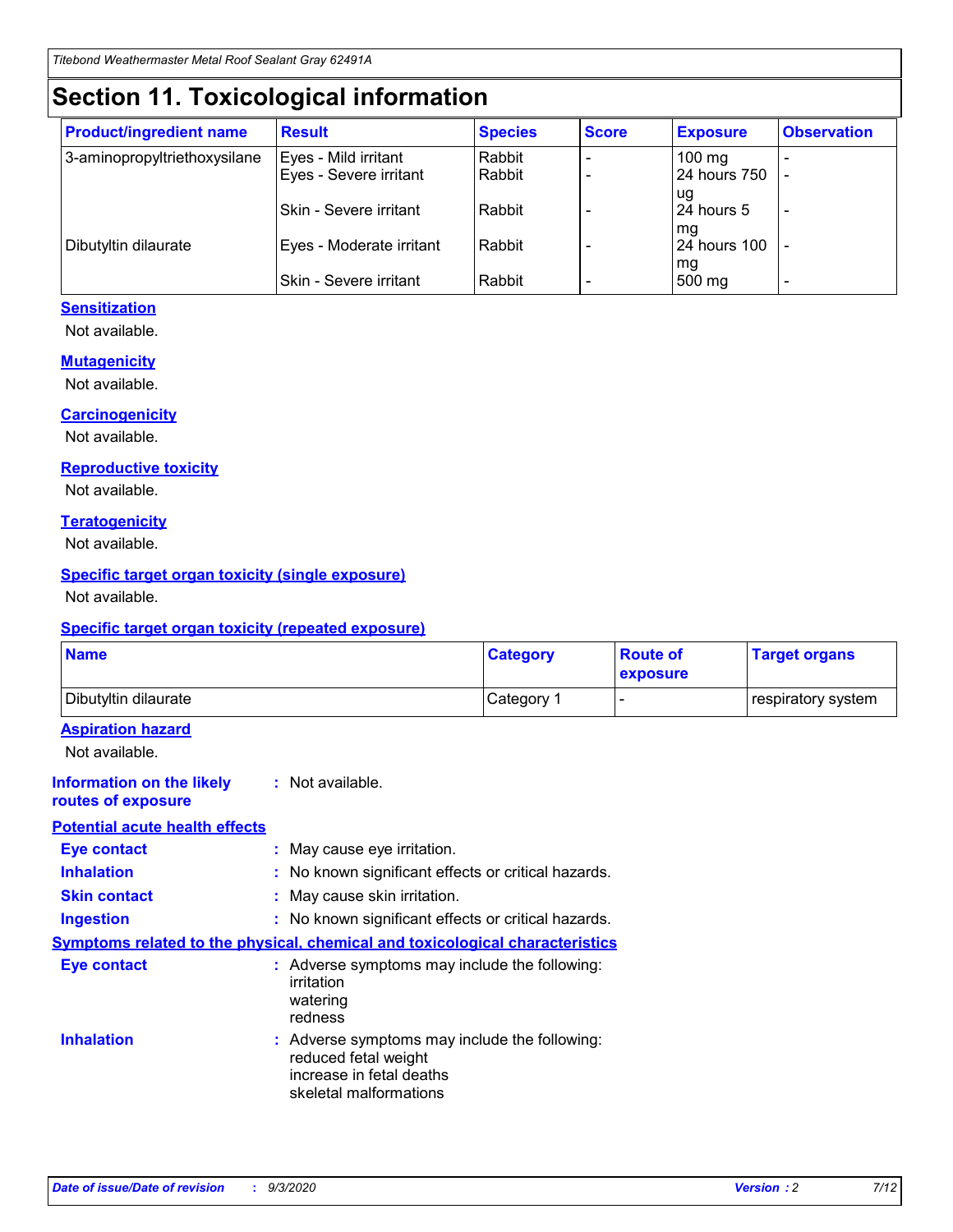*Titebond Weathermaster Metal Roof Sealant Gray 62491A*

# **Section 11. Toxicological information**

| <b>Skin contact</b>                     | : Adverse symptoms may include the following:<br>irritation                                            |
|-----------------------------------------|--------------------------------------------------------------------------------------------------------|
|                                         | redness                                                                                                |
|                                         | reduced fetal weight                                                                                   |
|                                         | increase in fetal deaths                                                                               |
|                                         | skeletal malformations                                                                                 |
| <b>Ingestion</b>                        | : Adverse symptoms may include the following:<br>reduced fetal weight                                  |
|                                         | increase in fetal deaths                                                                               |
|                                         | skeletal malformations                                                                                 |
|                                         | Delayed and immediate effects and also chronic effects from short and long term exposure               |
| <b>Short term exposure</b>              |                                                                                                        |
| <b>Potential immediate</b><br>effects   | : Not available.                                                                                       |
| <b>Potential delayed effects</b>        | : Not available.                                                                                       |
| <b>Long term exposure</b>               |                                                                                                        |
| <b>Potential immediate</b><br>effects   | : Not available.                                                                                       |
| <b>Potential delayed effects</b>        | : Not available.                                                                                       |
| <b>Potential chronic health effects</b> |                                                                                                        |
| Not available.                          |                                                                                                        |
| <b>General</b>                          | Once sensitized, a severe allergic reaction may occur when subsequently exposed to<br>very low levels. |
| <b>Carcinogenicity</b>                  | No known significant effects or critical hazards.                                                      |
| <b>Mutagenicity</b>                     | : No known significant effects or critical hazards.                                                    |
| <b>Teratogenicity</b>                   | May damage the unborn child.                                                                           |
| <b>Developmental effects</b>            | : No known significant effects or critical hazards.                                                    |
| <b>Fertility effects</b>                | : May damage fertility.                                                                                |
| <b>Numerical measures of toxicity</b>   |                                                                                                        |
| <b>Acute toxicity estimates</b>         |                                                                                                        |
| Not ovoilable                           |                                                                                                        |

Not available.

# **Section 12. Ecological information**

#### **Toxicity**

| <b>Product/ingredient name</b> | <b>Result</b>                                       | <b>Species</b>               | <b>Exposure</b>       |
|--------------------------------|-----------------------------------------------------|------------------------------|-----------------------|
| Dibutyltin dilaurate           | $ CC50>3$ mg/l<br>Chronic EC10 > 2 mg/l Fresh water | Algae<br>Algae - Desmodesmus | 72 hours<br>196 hours |
|                                |                                                     | <b>I</b> subspicatus         |                       |

#### **Persistence and degradability**

| <b>Product/ingredient name</b> | <b>Test</b>                                                                    | <b>Result</b>  |                   | <b>Dose</b> | <b>Inoculum</b>         |
|--------------------------------|--------------------------------------------------------------------------------|----------------|-------------------|-------------|-------------------------|
| Dibutyltin dilaurate           | OECD 301F<br>Ready<br>Biodegradability -<br>Manometric<br>Respirometry<br>Test | 23 % - 28 days |                   |             |                         |
| <b>Product/ingredient name</b> | <b>Aquatic half-life</b>                                                       |                | <b>Photolysis</b> |             | <b>Biodegradability</b> |
| Dibutyltin dilaurate           |                                                                                |                |                   |             | <b>Inherent</b>         |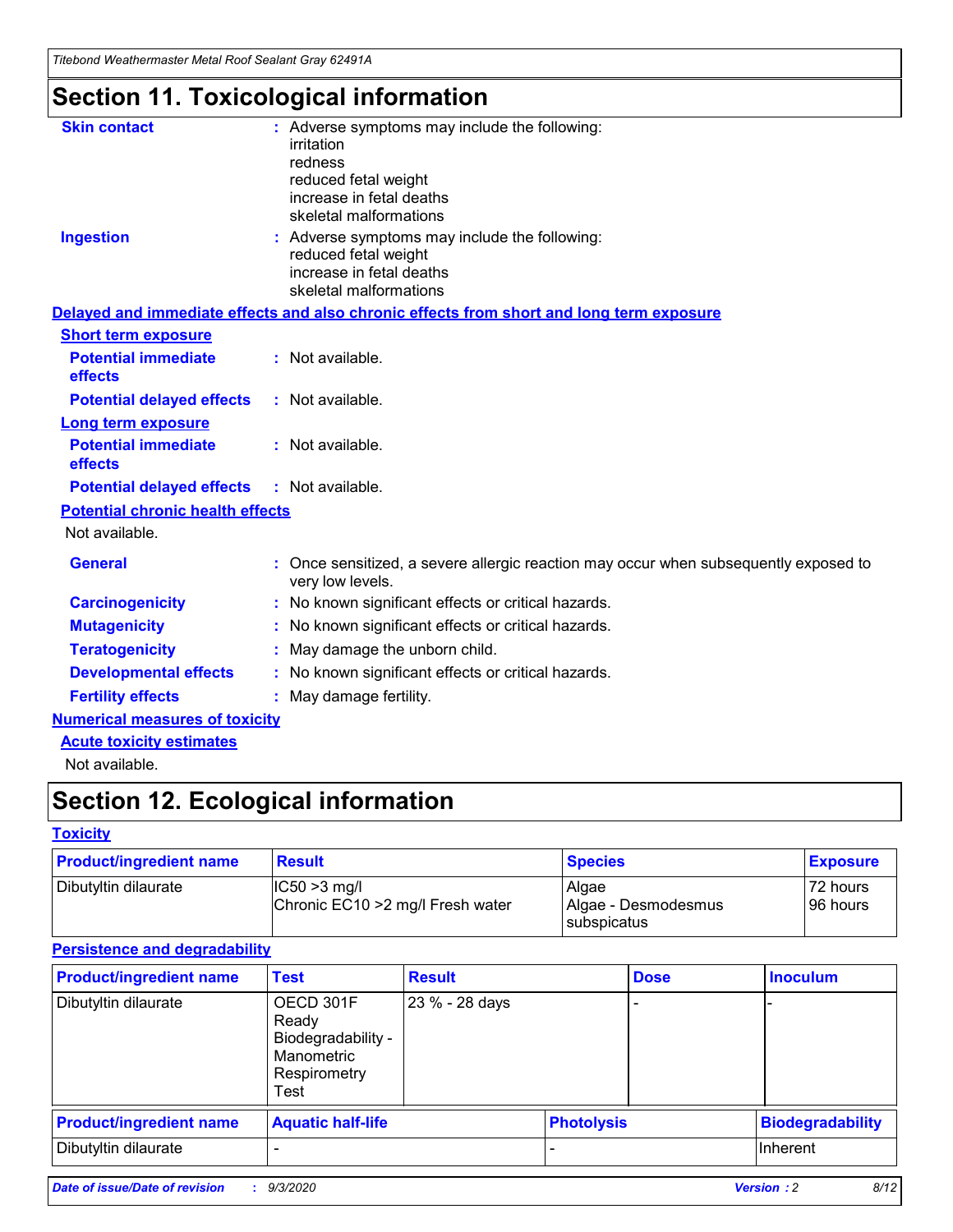# **Section 12. Ecological information**

#### **Bioaccumulative potential**

| <b>Product/ingredient name</b> | $LoaPow$ | <b>BCF</b> | <b>Potential</b> |
|--------------------------------|----------|------------|------------------|
| 3-aminopropyltriethoxysilane   | 1.7      | 3.4        | low              |
| Dibutyltin dilaurate           | 4.44     | 2.91       | low              |

#### **Mobility in soil**

| <b>Soil/water partition</b> | : Not available. |
|-----------------------------|------------------|
| <b>coefficient (Koc)</b>    |                  |

**Other adverse effects** : No known significant effects or critical hazards.

### **Section 13. Disposal considerations**

**Disposal methods :**

The generation of waste should be avoided or minimized wherever possible. Disposal of this product, solutions and any by-products should at all times comply with the requirements of environmental protection and waste disposal legislation and any regional local authority requirements. Dispose of surplus and non-recyclable products via a licensed waste disposal contractor. Waste should not be disposed of untreated to the sewer unless fully compliant with the requirements of all authorities with jurisdiction. Waste packaging should be recycled. Incineration or landfill should only be considered when recycling is not feasible. This material and its container must be disposed of in a safe way. Care should be taken when handling emptied containers that have not been cleaned or rinsed out. Empty containers or liners may retain some product residues. Avoid dispersal of spilled material and runoff and contact with soil, waterways, drains and sewers.

### **Section 14. Transport information**

|                                      | <b>DOT</b><br><b>Classification</b> | <b>TDG</b><br><b>Classification</b> | <b>Mexico</b><br><b>Classification</b> | <b>ADR/RID</b>           | <b>IMDG</b>              | <b>IATA</b>    |
|--------------------------------------|-------------------------------------|-------------------------------------|----------------------------------------|--------------------------|--------------------------|----------------|
| <b>UN number</b>                     | Not regulated.                      | Not regulated.                      | Not regulated.                         | Not regulated.           | Not regulated.           | Not regulated. |
| <b>UN proper</b><br>shipping name    |                                     |                                     |                                        |                          |                          |                |
| <b>Transport</b><br>hazard class(es) |                                     | $\overline{\phantom{0}}$            | $\qquad \qquad \blacksquare$           | $\overline{\phantom{0}}$ | $\overline{\phantom{0}}$ |                |
| <b>Packing group</b>                 |                                     |                                     |                                        |                          |                          |                |
| <b>Environmental</b><br>hazards      | No.                                 | No.                                 | No.                                    | No.                      | No.                      | No.            |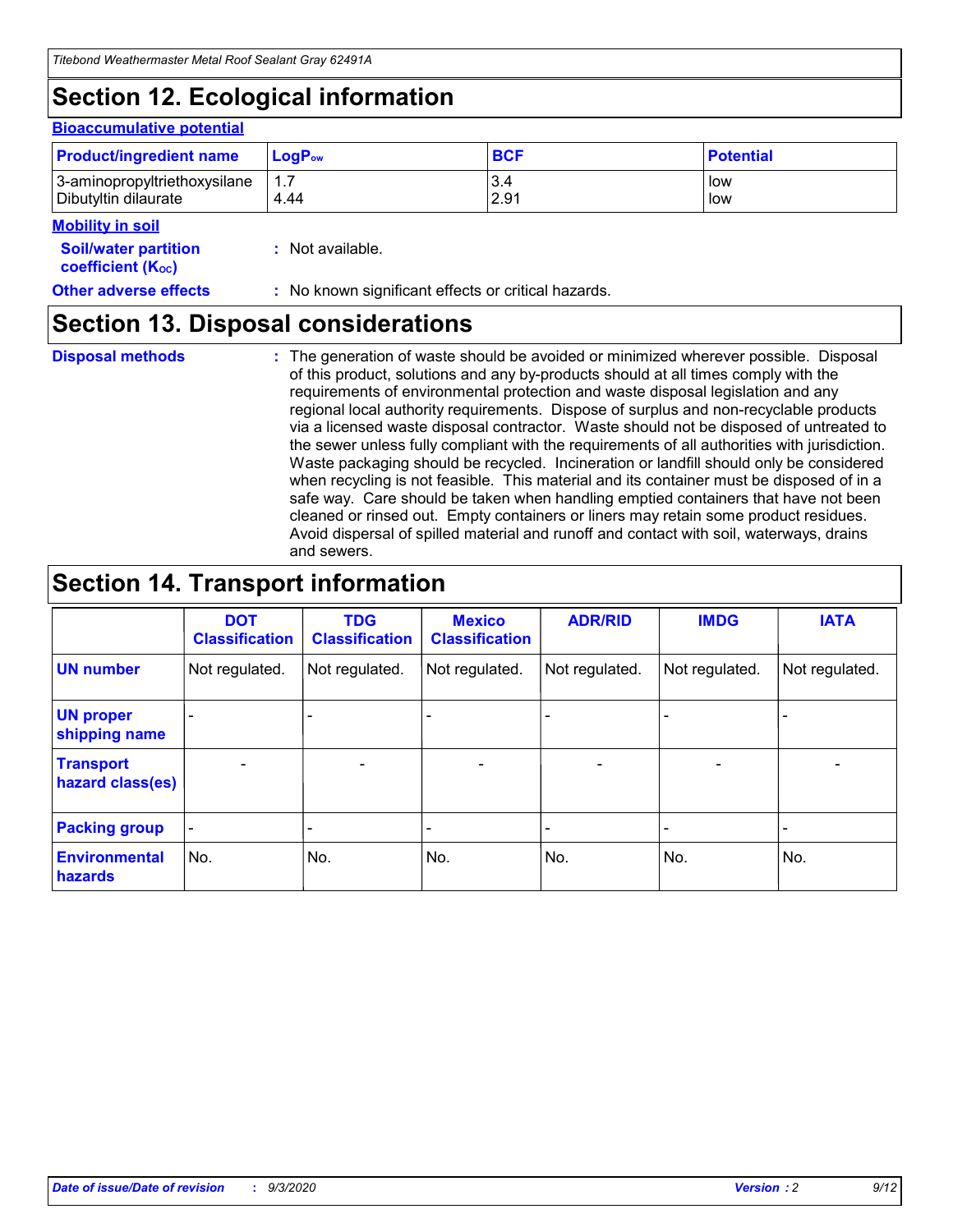### **Section 15. Regulatory information**

#### **U.S. Federal regulations**

#### **SARA 302/304**

#### **Composition/information on ingredients**

No products were found.

| SARA 304 RQ | Not applicable. |
|-------------|-----------------|
|-------------|-----------------|

#### **SARA 311/312**

#### **Classification :** EYE IRRITATION - Category 2B SKIN SENSITIZATION - Category 1 TOXIC TO REPRODUCTION - Category 1B HNOC - Product generates methanol during cure.

#### **Composition/information on ingredients**

| <b>Name</b>                  | $\frac{9}{6}$ | <b>Classification</b>                                                                                                                                                                                                                                                                                      |
|------------------------------|---------------|------------------------------------------------------------------------------------------------------------------------------------------------------------------------------------------------------------------------------------------------------------------------------------------------------------|
| 3-aminopropyltriethoxysilane | $\leq$ 3      | <b>FLAMMABLE LIQUIDS - Category 4</b><br><b>ACUTE TOXICITY (oral) - Category 4</b><br><b>SKIN IRRITATION - Category 2</b><br>EYE IRRITATION - Category 2A                                                                                                                                                  |
| Dibutyltin dilaurate         | ≤0.3          | <b>ACUTE TOXICITY (oral) - Category 3</b><br>SKIN CORROSION - Category 1C<br>SERIOUS EYE DAMAGE - Category 1<br>SKIN SENSITIZATION - Category 1<br><b>GERM CELL MUTAGENICITY - Category 2</b><br>TOXIC TO REPRODUCTION - Category 1B<br>SPECIFIC TARGET ORGAN TOXICITY (REPEATED<br>EXPOSURE) - Category 1 |

#### **State regulations**

**Massachusetts :**

: None of the components are listed.

**New York :** None of the components are listed.

**New Jersey :** None of the components are listed.

**Pennsylvania :** None of the components are listed.

#### **California Prop. 65**

WARNING: This product can expose you to methanol, which is known to the State of California to cause birth defects or other reproductive harm. For more information go to www.P65Warnings.ca.gov.

| Ingredient name | No significant risk Maximum<br>level | acceptable dosage<br><b>level</b> |
|-----------------|--------------------------------------|-----------------------------------|
| I methanol      |                                      | Yes.                              |

#### **International regulations**

**Chemical Weapon Convention List Schedules I, II & III Chemicals** Not listed.

#### **Montreal Protocol**

Not listed.

**Stockholm Convention on Persistent Organic Pollutants**

Not listed.

#### **UNECE Aarhus Protocol on POPs and Heavy Metals** Not listed.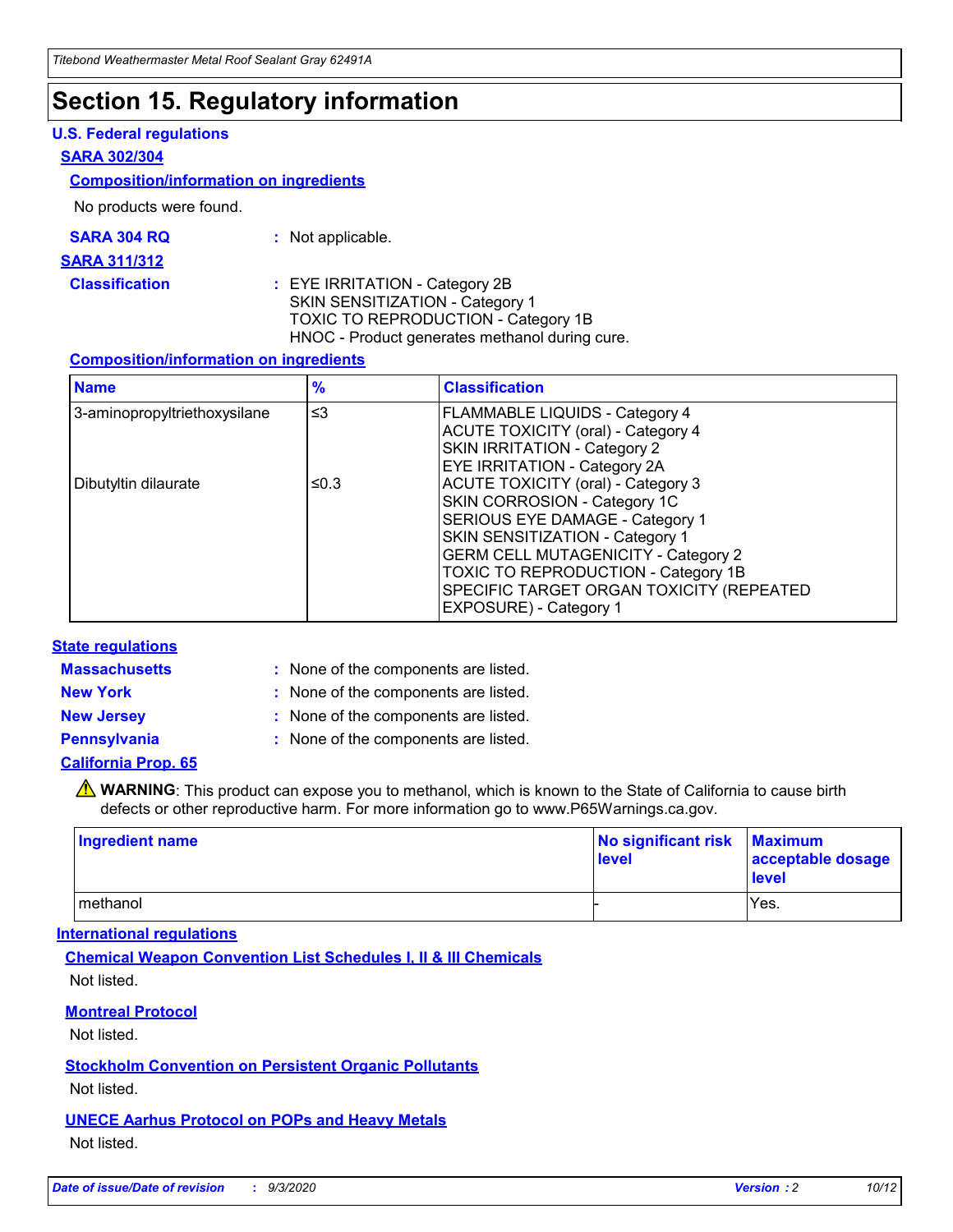### **Section 15. Regulatory information**

#### **Inventory list**

- 
- **China :** Not determined.

**United States TSCA 8(b) inventory**

**:** All components are active or exempted.

# **Section 16. Other information**





**Caution: HMIS® ratings are based on a 0-4 rating scale, with 0 representing minimal hazards or risks, and 4 representing significant hazards or risks. Although HMIS® ratings and the associated label are not required on SDSs or products leaving a facility under 29 CFR 1910.1200, the preparer may choose to provide them. HMIS® ratings are to be used with a fully implemented HMIS® program. HMIS® is a registered trademark and service mark of the American Coatings Association, Inc.**

**The customer is responsible for determining the PPE code for this material. For more information on HMIS® Personal Protective Equipment (PPE) codes, consult the HMIS® Implementation Manual.**

**National Fire Protection Association (U.S.A.)**



**Reprinted with permission from NFPA 704-2001, Identification of the Hazards of Materials for Emergency Response Copyright ©1997, National Fire Protection Association, Quincy, MA 02269. This reprinted material is not the complete and official position of the National Fire Protection Association, on the referenced subject which is represented only by the standard in its entirety.**

**Copyright ©2001, National Fire Protection Association, Quincy, MA 02269. This warning system is intended to be interpreted and applied only by properly trained individuals to identify fire, health and reactivity hazards of chemicals. The user is referred to certain limited number of chemicals with recommended classifications in NFPA 49 and NFPA 325, which would be used as a guideline only. Whether the chemicals are classified by NFPA or not, anyone using the 704 systems to classify chemicals does so at their own risk.**

#### **Procedure used to derive the classification**

| <b>Classification</b>                                                                                         | <b>Justification</b>                                  |
|---------------------------------------------------------------------------------------------------------------|-------------------------------------------------------|
| <b>EYE IRRITATION - Category 2B</b><br>SKIN SENSITIZATION - Category 1<br>TOXIC TO REPRODUCTION - Category 1B | Expert judgment<br>Expert judgment<br>Expert judgment |
| <b>History</b>                                                                                                |                                                       |

| Date of printing                  | : 4/22/2022 |
|-----------------------------------|-------------|
| Date of issue/Date of<br>revision | : 9/3/2020  |
| Date of previous issue            | : 9/3/2020  |
| <b>Version</b>                    | $\cdot$ 2   |
|                                   |             |